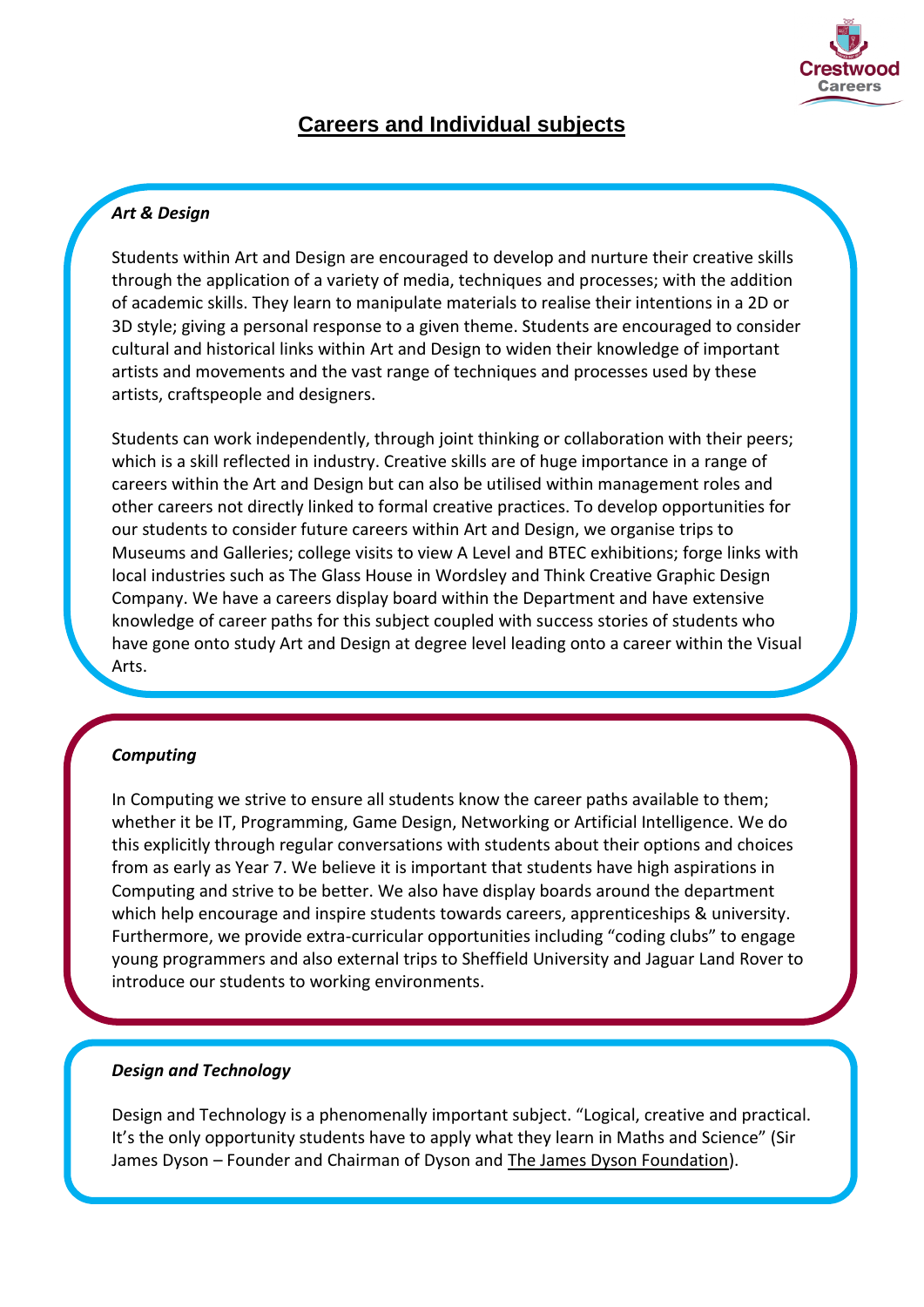

Design and Technology (Product Design, Materials Technology, Fashion and Textiles, Food and Nutrition) opens the door to a wide range of careers in the creative, engineering and manufacturing industries. It is also excellent preparation for careers in many other field e.g. medicine, law and computer science. Whatever career you choose, the knowledge and skills you learn, particularly those concerned with rapidly developing technologies, will be extremely valuable. You will also develop skills, such a teamwork and time management which are highly prized by employers. The average salary for designers is growing much faster than the UK average and engineers typically earn £25,000 to £40,000 more than the national average.

Alternatively, you may decide to be an entrepreneur and start your own business.

One third of all UK jobs are in D&T – more than any other sector! To help encourage a career in D&T we have life changing opportunities available for all Crestwood KS4 students that include: Arkwright Engineering Scholarships and Jaguar Land Rover Apprenticeships.

#### http://www.arkwright.org.uk

http://www.jaguarlandrovercareers.com/jlr-roles/future-talent/apprentices/

### *English*

There is no doubt that English and English skills are a fundamental basis for many careers throughout the world; the acquisition of strong English based skills opens the doors to many careers including: Journalism, Media, Law, Education, Museum Curating, Archival Research and Customer Service. Students at Crestwood are made aware of their career options from the day that they join the school! English skills are embedded in every subject and the whole school supports the value of lifelong literacy skill improvement. The English team in particular converse with students on a daily basis about career pathways, and encourage a passion in both English language and literature alike. Trips to the theatre, visits to historical establishments, virtual tours of literary landmarks, entry into nationally recognised writing competitions, and the subsequent publication of their work, all encourage learners to take an interest in the many positive aspects of studying English. These experiences also provide a powerful insight into careers which can be undertaken through the study of English language and English literature; the possibilities are literally 'endless'.

### **Humanities:**

### *History*

History provides you with a set of skills which are not just confined to the study of the past, but ones that can be applied to every day life. At Crestwood, we learn and practice these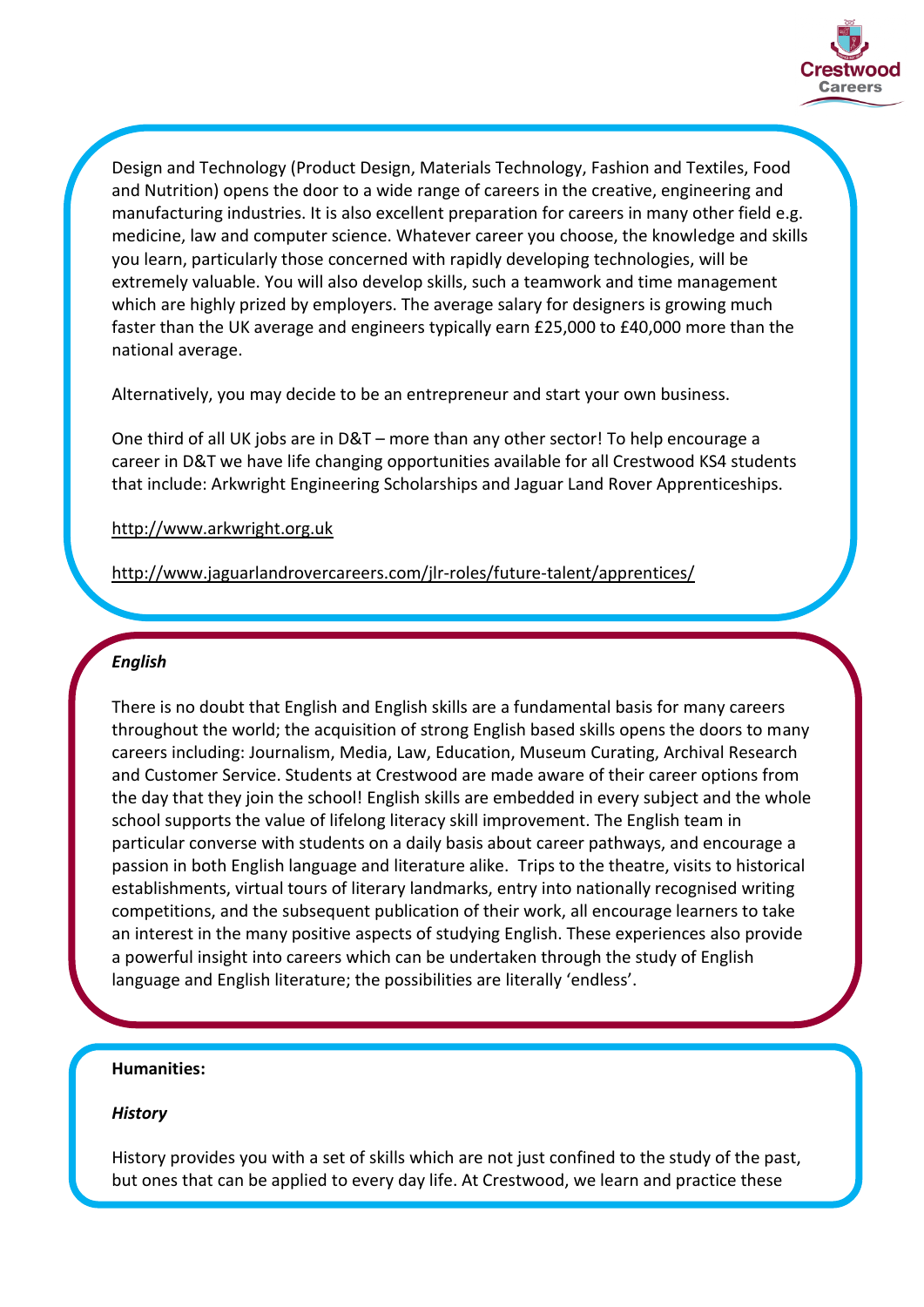

skills from year 7 right through to GCSE, to ensure students have a solid base of being able to weave these skills into their day to day. The skills of interpretation, debates, seeing arguments from different side and forming opinions are invaluable skill sets students will develop. Discussing how places, people and life have changed over time. Skills of analysis are invaluable in most jobs, and the ability to prioritise information is vital to decision making. Also, history is relevant – and employers know this! In order to make sense of current affairs, it is important to study the past.

If studied at University level, a degree in History can be an impressive and attractive feature on a CV or personal statement. At many universities you can also study history as part of a combined degree or another degree e.g. Art History, Archaeology, History and Music.

History is a valuable subject which will add value to any further education or career – there are so many careers you can go into with a history background. Careers that are directly related to history include; Heritage Manager, Historical Buildings Inspector, Conservation Officer, Museum Education Officer, Museum or Gallery Curator, Secondary School Teacher, Archaeologist

Jobs where history would be useful include; Academic Librarian, Archivist, Journalist, Editorial assistant, Politician, Solicitor, Lawyer.

### *Geography*

Geography gives a unique blend of both the social and physical sciences helping to give our students a broad base of skills and understanding which employers are looking for. Geographers gain an understanding of processes, place, people, environments and their interrelationships. This gives them a firm understanding of the world and their part within it. Alongside this, geographers gain many valuable skills such as problem solving, critical thinking, data analysis and data mapping using new GIS technologies. We give out students the opportunity to put their skills into practice each year by going on local field trips to collect primary data which can be mapped and evaluated.

Geography is a valuable subject which will add value to any further education or career. Some more direct careers include Environmental Management or Protection, Sustainable Energies Industries, Cartography & Data Mapping, Climate Change Research or Management and the Leisure and Tourism Industry.

### *Religious Studies*

Religious Studies makes a magnificent contribution to a students' success in their future career whatever that might be. In our increasingly multicultural world it is vital in our work that we understand and are tolerant of how others live their lives and Religious Studies is vital in making sure that happens. Whether it be taking into account the religious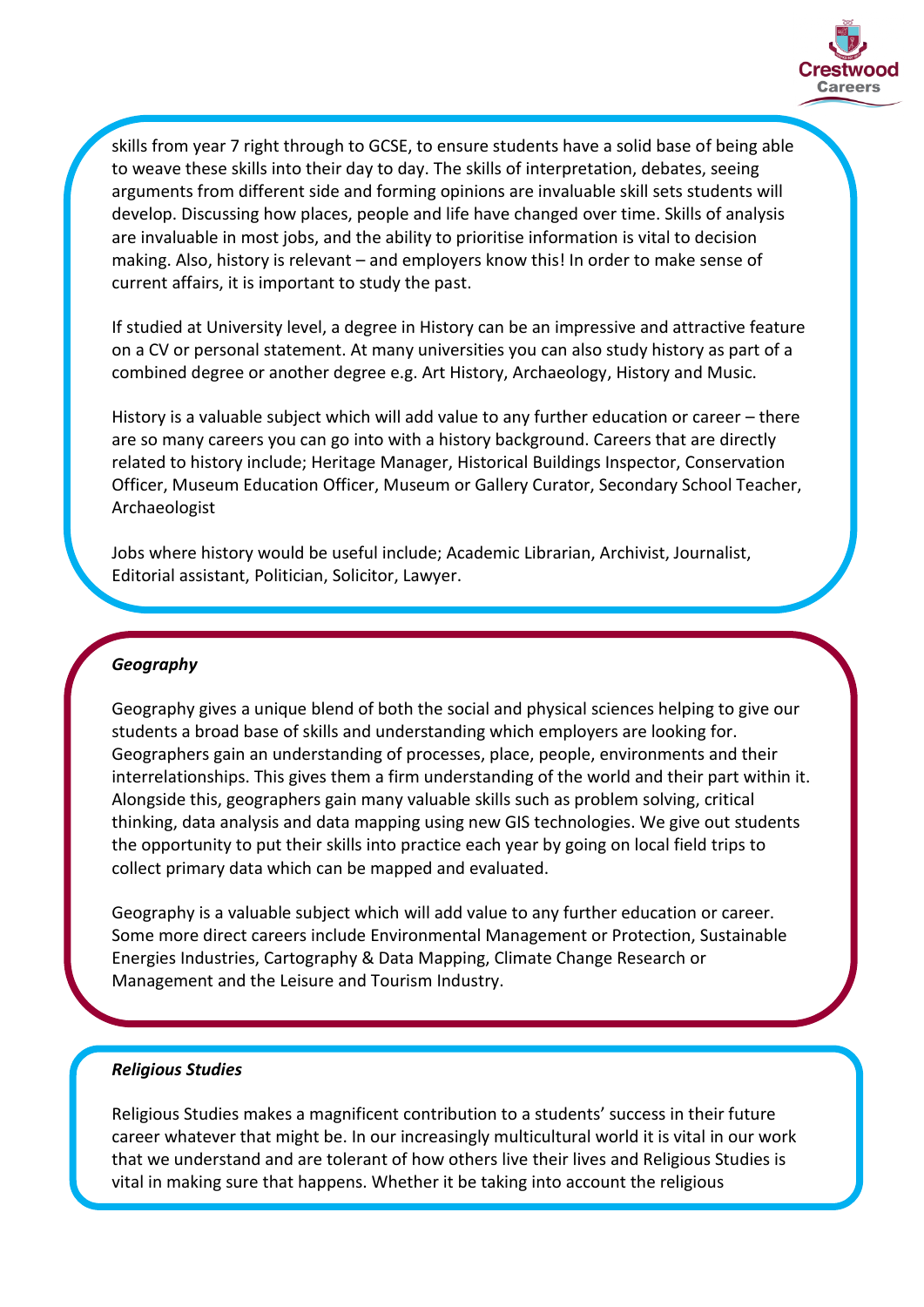

observance of Muslims at Ramadan or understanding different views on divorce; people that have these skills do better at work.

However, Religious Studies also leads into many careers. In particular people going into the caring professions often study it and gain valuable careers skills from it. Future doctors, nurses, care assistants, nursery nurses and teachers often say how useful the skills learnt in Religious Studies are to their careers. People who wish to follow the law often find the subject very useful too with its focus on right and wrong (moral issues).

Lastly, in these days of very stressful working environments a study of a religion like Buddhism gives them the chance to think about how they will cope with the "humps and bumps" of a working life.

Balanced, thoughtful students do better in their careers and that is what Religious Studies is all about.

## *Mathematics*

Mathematics is at the heart of thousands of different careers and underpins almost every discipline. Mathematics is among the most useful and valued qualifications, greatly regarded by universities and employers. Employers highly value problem-solving skills, thinking logically, analytical and numerical skills. Mathematics qualifications open doors to many careers such as: Engineering, Commerce-orientated courses, Architecture, Software Development, Banking and Finance, Operational Research, Statisticians and potential Medics. The Mathematics Department raise students' awareness regarding future careers from the moment they arrive at Crestwood. Being numerate helps us to function responsibly in everyday life and contribute effectively to society. As a whole school, we support the need for students to have strategies to develop their numeracy skills through their learning across the curriculum.

#### *Modern Foreign Languages*

In MFL, we regularly explore in class the practical applications of foreign language learning. This is done through dialogue with students about higher education and career opportunities involving languages. The Modern Foreign Languages Department also works closely with local universities to give our students access to the Routes into Languages programme. Past events have included visits to Wolverhampton University to take part in Business and Languages workshops, and a visit to their Telford campus to attend a Formula 1 Languages Day.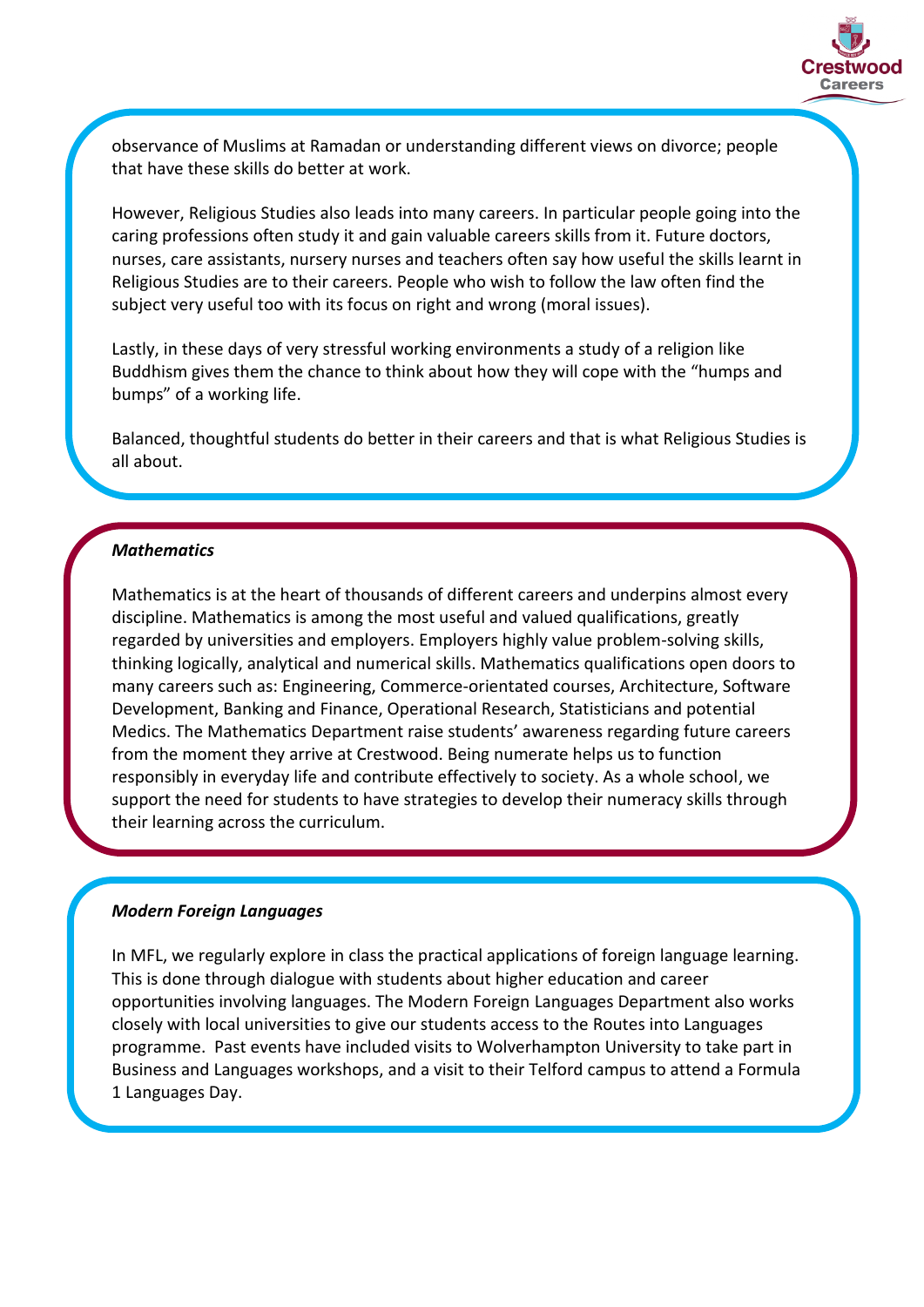

## *PE*

In PE careers are a topic for discussion on a regular basis. We have our Sports Leadership course that looks at developing skills that are applicable in the workplace such as communication skills, planning and dynamics of teamwork. Our BTEC course is also vocational, which means that the work is set in workplace scenario and is therefore directly relevant towards students understanding the workings of a career in sport. Students throughout year groups are inspired to achieve via our STEPS targets that generate areas where students need to progress, this in turn creates an environment where students have high aspirations. We also run a multitude of trips and events that raise aspirations by introducing students to sports that they may not otherwise have had the chance to attempt, such as clay shooting, sailing and rock climbing.

## *Psychology*

Studying Psychology equips students with invaluable analytical and essay writing skills, as well as the ability to evaluate ideas and think critically, which can be applied to further study of any subject and a wide range of occupations.

Psychology develops an understanding of people and helps to explain why people behave the way that they do. As such, knowledge of Human Psychology will be beneficial in careers that involve interaction with others, which includes the vast majority of professions.

Furthermore, professions where studying Psychology is particularly useful include careers in the NHS, schools, the police force, the criminal justice system, counselling, social services, business and marketing – to name a few! This is due to their strong focus on understanding people and working with others – skills that will be developed by studying Psychology. Links to these subjects, as well as the skills developed, are regularly made throughout the Psychology course through discussion, videos and activities.

### *Science*

Science education plays an important role in our students' life and potential future careers. As a result, lessons are designed to show students how science is all around them and how it impacts on their lives and possible futures. We are surrounded by technology and the products of science every day. Decisions that affect every aspect of our lives are based in scientific evidence. The immensely complex natural world that surrounds us illustrates infinite scientific concepts. As students grow up in an increasingly technologically and scientifically advanced world, they need to be scientifically literate to succeed and kept up to date with modern and future possible career prospects.